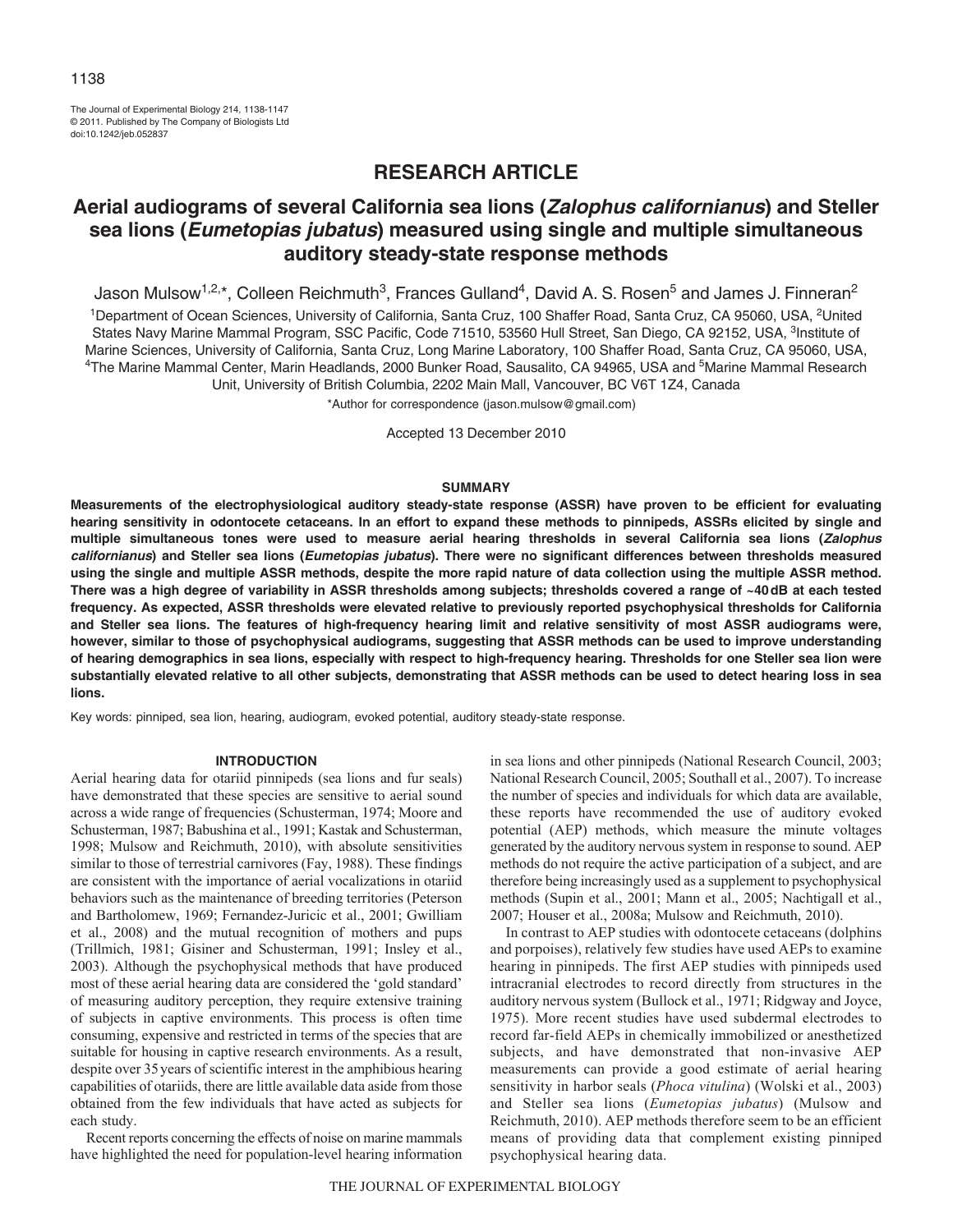Hearing sensitivity measurements obtained using the auditory steady-state response (ASSR), an AEP that is phase-locked to a modulation rate imposed on a sound, have proven to be particularly useful in acquiring data from odontocete cetaceans in wild and captive settings (Cook et al., 2004; Nachtigall et al., 2005; Nachtigall et al., 2008; Popov et al., 2007; Houser et al., 2008b). The phaselocked nature of the ASSR is advantageous in that it allows for objective statistical evaluation of the hearing threshold. As opposed to traditional visual methods of detecting the presence of an AEP in the time-domain electrophysiological waveform, an ASSR can be detected as a statistically significant peak in the spectrum of the electrophysiological record at a frequency that corresponds to the stimulus modulation rate (Kuwada et al., 1986; Lins et al., 1995; Dobie and Wilson, 1996). The level of a frequency-specific stimulus can be progressively attenuated until a level of no ASSR is reached, allowing for estimation of a subject's behavioral hearing threshold.

Although ASSR audiometry was originally conducted by presenting one test frequency at a time, more recent studies have shown that the simultaneous presentation of multiple sinusoidally amplitude-modulated (SAM) tones with unique center and modulation frequencies elicits ASSRs that are phase-locked to each unique modulation rate (Lins et al., 1995; John et al., 1998). The use of multiple simultaneous frequencies allows the hearing threshold at each frequency to be assessed simultaneously. The multiple ASSR method has been shown to produce hearing sensitivity measurements comparable to those of the single ASSR method in both humans (Lins and Picton, 1995; John et al., 1998; John et al., 2002b) and dolphins (Finneran and Houser, 2007; Finneran et al., 2008). This procedure leads to a reduced testing time relative to the single ASSR method, and makes it a desirable choice in situations where testing time is limited, such as pinniped anesthetic procedures (Haulena and Heath, 2001). Although close spacing of frequency components in multiple ASSR procedures can lead to interactions that confound threshold estimation, one-octave spacing of test frequencies appears to be sufficient for threshold measurements with humans and dolphins (Lins and Picton, 1995; John et al., 1998; Branstetter et al., 2008).

This study compared the use of single and multiple ASSR methods in measuring aerial hearing thresholds for several California sea lions, *Zalophus californianus* (Lesson 1828), and Steller sea lions, *Eumetopias jubatus* Schreber 1776. Thresholds measured using both methods were compared at matched frequencies with one-octave spacing. Prior to threshold testing, a function describing ASSR amplitude as a function of modulation rate, called the modulation rate transfer function (MRTF), was obtained. This function described the ability of the sea lion auditory system to temporally resolve amplitude fluctuations imposed on a pure-tone stimulus, and guided the choice of the stimulus modulation rates used for subsequent threshold testing. The results of this investigation augment existing psychophysical data regarding otariid aerial hearing sensitivity, and represent a step in the refinement of AEP methods for measuring pinniped hearing.

## **MATERIALS AND METHODS Subjects and testing environments**

The subjects of the study were seven California sea lions and five Steller sea lions. The California sea lions (Table1) were housed at The Marine Mammal Center (TMMC) in Sausalito, CA, USA, following stranding, and were scheduled for necessary euthanasia because of domoic acid toxicosis. Although domoic acid has neurotoxic effects at the level of the limbic system, it does not appear to damage the brainstem (Silvagni et al., 2005), the region of the brain that generates the ASSRs recorded in the present study. Testing was conducted between 5 August 2007 and 31 October 2008. The Steller sea lions (Table2) were permanently housed at Vancouver Aquarium (VANAQ) in Vancouver, British Columbia, Canada. They were tested between 17 July 2007 and 21 November 2008 during scheduled research procedures, and were revived following testing. All of the sea lions were kept under gas anesthesia with isoflurane during evoked potential recordings. In some cases, the California sea lions were administered one (or a combination) of the following drugs prior to receiving isoflurane anesthesia: butorphanol, midazolam, medetomidine or atropine. As the ASSRs that were recorded in this study arise from activity in the brainstem, they are therefore generally resistant to the effects of these drugs (Hall, 2007; Reichmuth et al., 2007). While under anesthesia, the subjects were continuously monitored by an attending veterinarian or veterinary technician.

Testing of sea lions took place in a surgical room at TMMC and a dry workspace at VANAQ; thus, the environments were not specially constructed for sound attenuation. Ambient noise levels were measured in each environment with a sound level meter (Type 2250, Brüel & Kjær, Nærum, Denmark), using a 1min unweighted recording and 1/3-octave band analysis, in a configuration that approximated the conditions during the study (Fig.1). Intermittent sound generated by compression of the ventilators used to deliver gas anesthesia caused the noise level probability distributions at most frequencies to be positively skewed [i.e. the majority of actual noise levels during testing were generally less than the 1min *L*eq (the equivalent continuous sound pressure level)]. The ambient noise levels at the subjects' ears were in fact lower than those shown in Fig.1, as the headphones used during testing (see below) attenuated ambient noise by 3–17dB at test frequencies. Although noise levels



Fig. 1. Ambient noise in (A) the procedure room at The Marine Mammal Center and (B) the procedure room at Vancouver Aquarium. The 10th, 50th and 90th percentiles  $(P_{10}, P_{50}$  and  $P_{90}$ , respectively) of the noise distribution are shown in addition to the equivalent continuous sound pressure level  $(L_{eq})$ . Note the positive skew of the noise level distributions due to the intermittent activity of the anesthesia ventilators. Actual noise levels received by the subjects were lower because of attenuation by the earmuffs placed over subjects' headphones.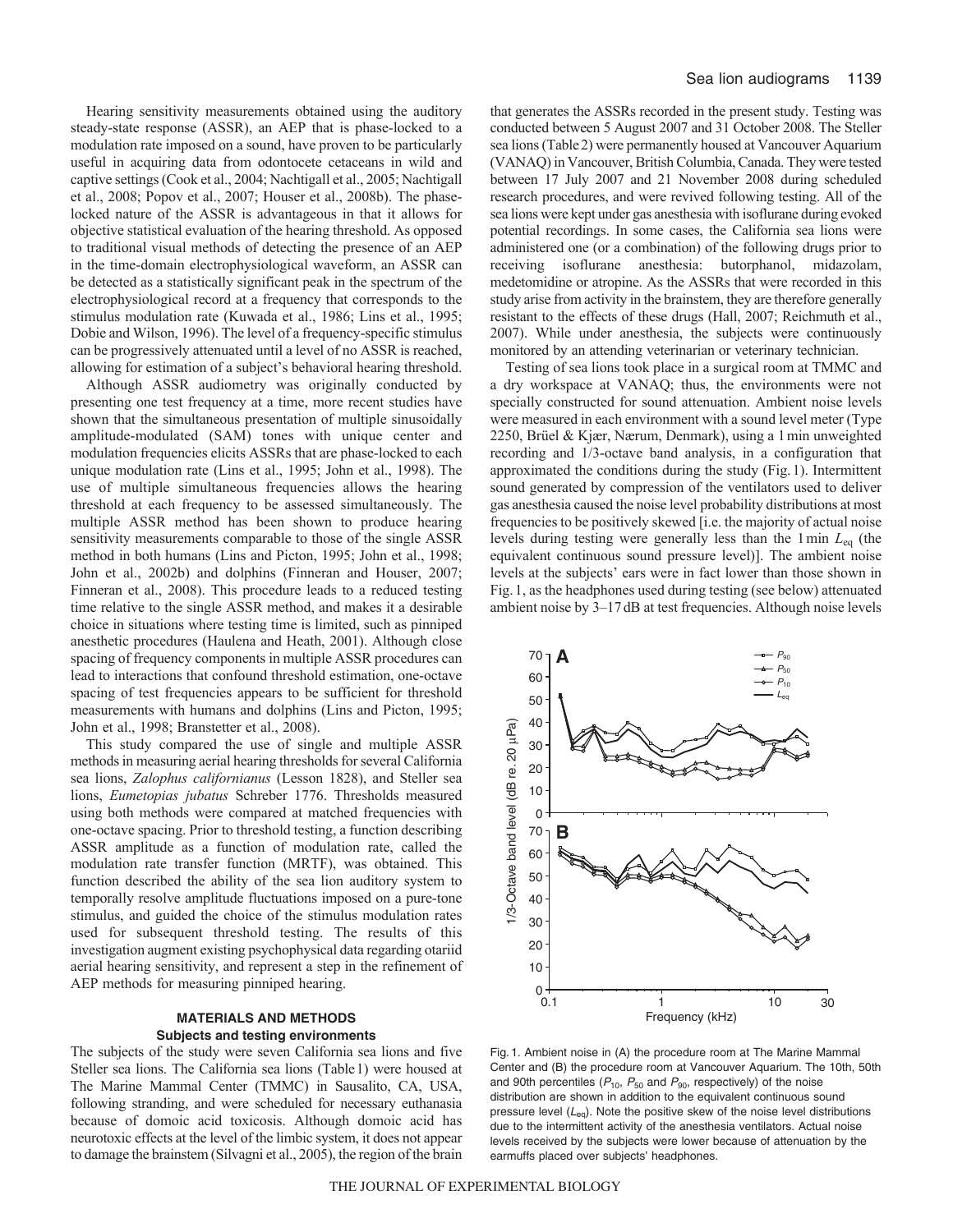| ID         | Sex | Mass (kg) | Length (cm) | Age | Procedure        | Modulation rate (Hz) |                  |                  |                   |           |  |  |
|------------|-----|-----------|-------------|-----|------------------|----------------------|------------------|------------------|-------------------|-----------|--|--|
|            |     |           |             |     |                  | $2$ kHz              | 4 <sub>kHz</sub> | 8 <sub>kHz</sub> | 16 <sub>kHz</sub> | 32 kHz    |  |  |
| <b>SWA</b> | M   | 80        | 188         | S   | <b>MRTF</b>      |                      |                  |                  |                   |           |  |  |
| <b>DON</b> | F   | 40        | 130         | J   | <b>MRTF</b>      |                      |                  |                  |                   |           |  |  |
| <b>GUY</b> | M   | 20        | 112         | J   | ASSR+MASSR       | 200 (200)            | 200 (224)        | 200 (176)        | 200 (152)         | 200 (128) |  |  |
| <b>HHH</b> | F   | 71        | 174         | A   | ASSR+MASSR       | 200 (200)            | 200 (224)        | 200 (176)        | 200 (152)         | 200 (128) |  |  |
| <b>DAN</b> | F   | 62        | 162         | A   | ASSR+MASSR       | 200 (200)            | 200 (224)        | 200 (176)        | 200 (152)         | 200       |  |  |
| LAP        | F   | 83        | 171         | A   | ASSR+MASSR       | 200 (200)            | 200 (224)        | 200 (176)        | 200 (152)         | 200       |  |  |
| <b>NIM</b> | M   | 68        | 169         | S   | ASSR+MASSR       | 200 (200)            | 200 (224)        | 200 (176)        | 200 (152)         | 200       |  |  |
| <b>BEW</b> | F   | 55        | 142         | S   | ASSR+MASSR       | 200 (200)            | 200 (224)        | 200 (176)        | 200 (152)         | 200       |  |  |
| <b>MBI</b> | F   | 22        | 115         | J   | ASSR+MASSR       | 200 (200)            | 200 (224)        | 200 (176)        | 200 (152)         | 200       |  |  |
| <b>KIM</b> | F   | 39        | 132         | S   | MASSR $\times$ 5 | (200)                | (224)            | (176)            | (152)             |           |  |  |
| <b>DAW</b> | F   | 78        | 160         | A   | MASSR $\times$ 5 | (200)                | (224)            | (176)            | (152)             |           |  |  |
| <b>BUS</b> | F   | 62        | 160         | S   | MASSR $\times$ 5 | (200)                | (224)            | (176)            | (152)             |           |  |  |

Table1. Subject parameters for all tested California sea lions

Subjects are listed in the order in which they were tested. Age classes of the subjects are given as: J, juvenile; S, sub-adult; A, adult. MRTF, all subjects in the modulation rate transfer function study; ASSR+MASSR, all subjects for which one single ASSR and one multiple ASSR audiogram were obtained; MASSR -5, subjects for which five repeated multiple ASSR audiograms were acquired. Modulation rates for SAM tones are given where appropriate. The values without parentheses indicate the rate used for single ASSR measurements and the values in parentheses indicate the rates used for multiple ASSR measurements.

above 20kHz were not measured because of limitations of the sound level meter, they were likely comparable to those near 20kHz.

#### **Signal calibration**

Signals were presented diotically to headphones (TDH-39, Telephonics Corporation, Farmingdale, NY, USA) fitted with sound attenuating earmuffs that fit over a subject's ears without altering the natural orientation of the pinnae. A probe microphone (0.25–14kHz ±3dB, ER-7C, Etymotic Research, Elk Grove Village, IL, USA) was placed underneath a headphone near the meeting of the pinna and the scalp. Signals from the microphone were first low-pass filtered (–3 dB at 200 kHz, 3C series, Krohn-Hite Corporation, Brockton, MA, USA) to prevent aliasing, followed by analog-to-digital conversion at 500kHz by a data acquisition (DAQ) card (USB-6251, National Instruments Corporation, Austin, TX, USA) and subsequent averaging using the Evoked Response Study Tool software (EVREST) (Finneran, 2008; Finneran, 2009). Calibration levels for the each of the frequencies were based on the mean r.m.s. acoustic pressures [sound pressure level (SPL)] measured during electrophysiological testing of California sea lion subjects conducted from 2007 to 2008, including the subjects of this experiment. The received levels were corrected based on the frequency response of the ER-7C probe microphone. The mean SPLs from these measurements were used as calibration values in order to reduce variability caused by small changes in the placement of the probe microphone under the headphones. The transmitting voltage responses of the two headphones were within 3dB at all test frequencies except 16kHz, where there was a 15dB difference. The large difference at 16kHz likely had a small effect on the measured thresholds at this frequency (see Discussion). For all frequencies, the higher of the two SPLs coming from the two headphones was used as the calibration value.

## **Determination of optimal modulation rates**

MRTF measurements were made with two California sea lions, identified as SWA and DON (Table1), and a single Steller sea lion identified as ROG (Table2). The center frequency and SPL of the SAM tones were held constant while the modulation rate was systematically varied. The tones had a center frequency of 10kHz, a modulation depth of  $100\%$ , an SPL of  $86$  dB re.  $20 \mu$ Pa (dB SPL hereafter) and a duration of 60ms. Modulation rates for the California sea lions varied from 133 to 233Hz, in 33Hz intervals, with additional testing at 150 and 250Hz for SWA. This limited range of modulation rates was chosen to coincide with the range previously shown to produce high-amplitude ASSRs in California sea lions (Mulsow and Reichmuth, 2007a; Mulsow and Reichmuth, 2007b). Because MRTF measurements had not yet been reported for Steller sea lions, the range of modulation rates was more extensive, ranging from 100 to 400Hz in 33Hz intervals and 400 to 800Hz in 50Hz intervals, with additional testing at 50, 150, 250 and 350Hz. The tones were presented at a rate of  $\sim$ 7 stimulis<sup>-1</sup>, with the polarities alternated on successive presentations to reduce

| Table 2. Subject parameters for all tested Steller sea lions |  |  |  |  |  |
|--------------------------------------------------------------|--|--|--|--|--|
|--------------------------------------------------------------|--|--|--|--|--|

|            |     |           |             |             |                    | Modulation rate (Hz) |         |       |       |       |                   |                   |                   |     |
|------------|-----|-----------|-------------|-------------|--------------------|----------------------|---------|-------|-------|-------|-------------------|-------------------|-------------------|-----|
| ID         | Sex | Mass (kg) | Length (cm) | Age (years) | Procedure          | 1 kHz                | $2$ kHz | 4 kHz | 5 kHz | 8 kHz | 10 <sub>kHz</sub> |                   | 16kHz 20kHz 32kHz |     |
| <b>EDE</b> |     | 150       | 211         |             | <b>ASSR</b>        | 153.9                | 153.9   | —     | 153.9 | 153.9 | 153.9             | $\qquad \qquad -$ | 153.9             |     |
| <b>ROG</b> | F   | 140       | 195         | 5           | <b>MASSR, MRTF</b> | (200)                | (200)   | (128) | (128) | (176  | (176)             | (152)             | (152)             | 152 |
| IZZ        | н.  | 143       | 206         | 5           | <b>MASSR</b>       | (200)                | (200)   | (128) | (128) | (176) | (176)             | (152)             | (152)             | 152 |
| ASH        | F   | 147       | 204         | 5           | <b>MASSR</b>       | (216)                | (216)   | (144) | (144) | (192) | (192)             | (168)             | (168)             | 168 |
| WILL       |     | 136       | 197         | 5           | <b>MASSR</b>       | (216)                | (216)   | (144) | (144) | (192) | (192)             | (168)             | (168)             | 152 |

Subjects are listed in the order in which they were tested. MRTF, the subject included in the modulation rate transfer function study; ASSR, the subject for which all thresholds were determined using single ASSR methods; MASSR, subjects for which multiple ASSR audiograms were used to obtain thresholds (except at 32 kHz, see Materials and methods). Modulation rates for SAM tones are given where appropriate. The values without parentheses indicate the rate used for single ASSR measurements and the values in parentheses indicate the rates used for multiple ASSR measurements.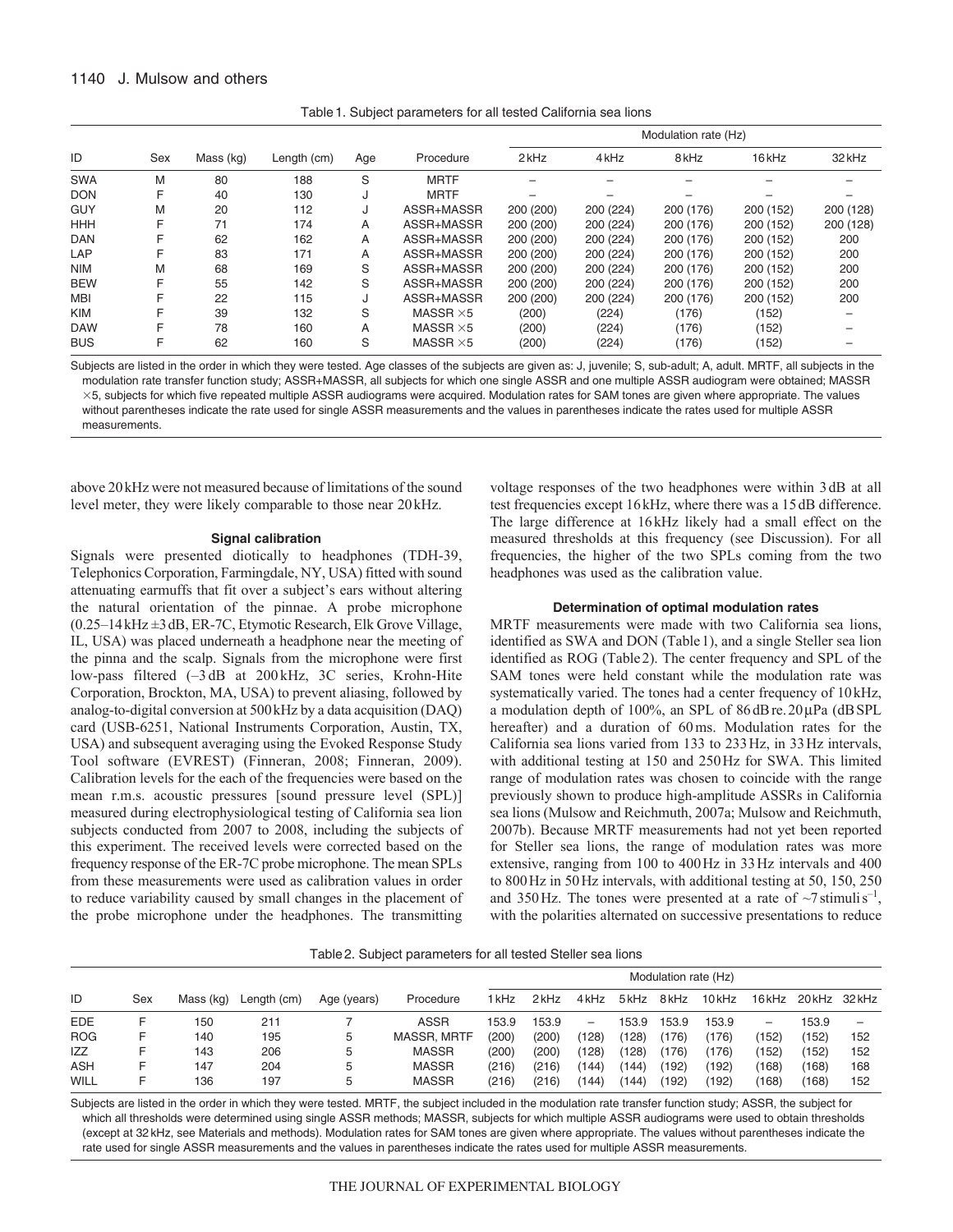stimulus artifacts in the electrophysiological records. The tones were generated at an update rate of 0.5MHz using EVREST and underwent digital-to-analog conversion using the USB-6251 DAQ card. The tones were then passed through a Krohn-Hite 3C series low-pass filter (–3dB at 150kHz), a custom attenuator (0–70dB) and the TDH-39 headphones.

Electrophysiological signals were recorded using a threeelectrode montage comprising  $12 \text{ mm} \times 30 \text{ gauge}$  stainless steel subdermal electrodes (F-E3M-72, Grass Technologies, West Warwick, RI, USA). An active (non-inverting) electrode was placed on the dorsal midline of the head, midway between the ears. The reference (inverting) and ground electrodes were placed on the animal's dorsal side, just posterior to the ribcage (SWA, DON) or just above the flipper (ROG). Signals were amplified (100dB) and band-pass filtered (SWA, DON: 0.03 to 1kHz; ROG: 0.03 to 3 kHz) using a biopotential amplifier (IP511, Grass Technologies), and then digitized with the USB-6251 DAQ card at a rate of 5.6 kHz. Signals were acquired in discrete 60ms epochs, synchronized with the stimulus onset and averaged to reduce electrical background noise. Final ASSR waveforms were generated from an average of 2000 (SWA, DON) or 1000 (ROG) epochs. Epochs with peak amplitude greater than  $50\mu$ V (SWA, DON) or  $35\mu$ V (ROG) were considered to contain spurious electrical artifacts and were excluded from averaging. A fast Fourier transform (FFT) was conducted on the 60ms ASSR, resulting in a 16.7Hz frequency bin resolution. This frequency resolution ensured that each of the modulation rates was centered on a frequency bin in the spectra. The amplitude of the ASSR at the stimulus modulation rate was plotted as a function of modulation rate to visualize the MRTF.

## **ASSR audiometry**

## California sea lions

ASSR procedures were conducted with seven California sea lions. Thresholds were determined for SAM tones with center frequencies of 2, 4, 8, 16 and 32kHz. The tones had 100% amplitude modulation depth and were generated by EVREST software at an update rate of 1 MHz and amplitude modulated at rates that corresponded to high-amplitude ASSRs in the previously determined MRTFs (Table1; see Results). The tones were continuous in nature for each SPL tested; thus, no 'stimulus-on' or 'stimulus-off' neural potentials were present in the ASSR recordings. Electrophysiological signals were amplified by 100 dB and band-pass filtered (0.1–1 kHz, –6 dB) using the IP511 biopotential amplifier. The EVREST software sampled and recorded 125ms epochs at a rate of 8kHz. Epochs with a peak voltage greater than  $25 \mu V$  were excluded from averaging. An FFT of the average of the 125ms epoch waveforms was used to transform the time-domain electrophysiological response into the frequency domain with 8Hz frequency resolution. This resolution resulted in a frequency bin that was centered on each of the modulation rates. The software, hardware and the electrode types were identical to those in the MRTF study. The active electrode was placed on the dorsal midline, midway between the two ears, the reference was placed on the dorsal midline, at the base of the neck, and the ground was placed on the dorsal side immediately posterior to the ribcage. This configuration was used as it was found to be superior for reducing extraneous cardiac signals relative to the configuration used in the MRTF study.

For single ASSR testing, thresholds were sequentially measured at each frequency. The rate of amplitude modulation for the SAM tones was 200Hz. Following the collection of 250 epochs, a magnitude-squared-coherence (MSC) signal-to-noise statistical test was used to determine whether an ASSR was present in the spectrum at the 200Hz modulation rate. The MSC test created 20 subaverages from the grand average waveform, and provided a ratio of the power at 200Hz in the grand average to the average power at 200Hz in the subaverages (Dobie and Wilson, 1989; Dobie and Wilson, 1996). An ASSR was considered present if the MSC statistic was larger than a critical value at the level of  $\alpha$ =0.01 (Amos and Koopmans, 1963; Brillinger, 1978). If an ASSR was not detected using the MSC test after 1000 averaged epochs, it was considered that no ASSR was present. SAM tones at each frequency were set to an initial SPL estimated to be above a subject's threshold. When an ASSR was detected using the MSC test (a hit), the SPL for the subsequent trial was attenuated by 10dB. This continued until a statistically significant ASSR could not be detected after 1000 epochs (a miss), after which the SPL in the subsequent trial was increased by 5dB. Thresholds were defined as the SPL corresponding to the lowest hit. To confirm that the threshold had been reached, misses at 5 and 10dB below the lowest hit were collected at each frequency.

During multiple ASSR testing, several frequencies were tested simultaneously, with each frequency independently amplitude modulated at a rate that produced high-amplitude ASSRs in California sea lions (Table1; see Results). To adequately resolve the spectral peaks corresponding to ASSRs, the minimum separation between modulation rates was 24Hz. The stimulus that was delivered to the headphones comprised the sum of all independently modulated test frequencies. Thresholds at 32kHz were found to be markedly elevated relative to other tested frequencies for the first two sea lions tested (see Results); therefore, all further multiple ASSR testing excluded 32kHz in order to reduce the possibility of a highamplitude 32kHz component confounding threshold measurements at other frequencies.

The 8Hz frequency resolution of the spectrum resulted in two frequency bins between each of the bins containing the SAM tone modulation frequencies. An MSC test using 20 subaverages was used to determine whether a statistically significant  $(\alpha=0.01)$ response was present at each of the stimulus modulation rates after 1000 epoch waveforms were collected. The procedure was used for adjustment of test frequency SPLs following a miss or hit, and the threshold criteria were the same as those used for single ASSR testing. After threshold criteria had been met for a test frequency, the SPL of that component was then kept constant at the level of the last hit. The SPL of frequencies for which threshold criteria had not yet been met continued to be adjusted in the manner described above, until thresholds had been determined for all frequencies. All other stimulus properties and ASSR recording settings were identical to those described above for the single ASSR study.

Following the collection of ASSR thresholds, two-tailed onesample *t*-tests were used to determine whether the mean differences of the multiple and single ASSR thresholds at each frequency were significantly different from zero.

To determine the degree of variability in ASSR thresholds among and within subjects, repeated multiple ASSR threshold measurements were made with three California sea lions (Table2) using methods comparable to those described above. Five replicate audiograms with thresholds at 2, 4, 8 and 16kHz were acquired for each subject. To avoid pseudoreplication, the headphones and the recording electrodes were removed from subjects DAW and BUS after the collection of each audiogram and were replaced before replicates. A mixed-model variance component analysis, using subject and frequency (nested within subject) as effects, was used to quantify the variance in the repeated multiple ASSR audiograms.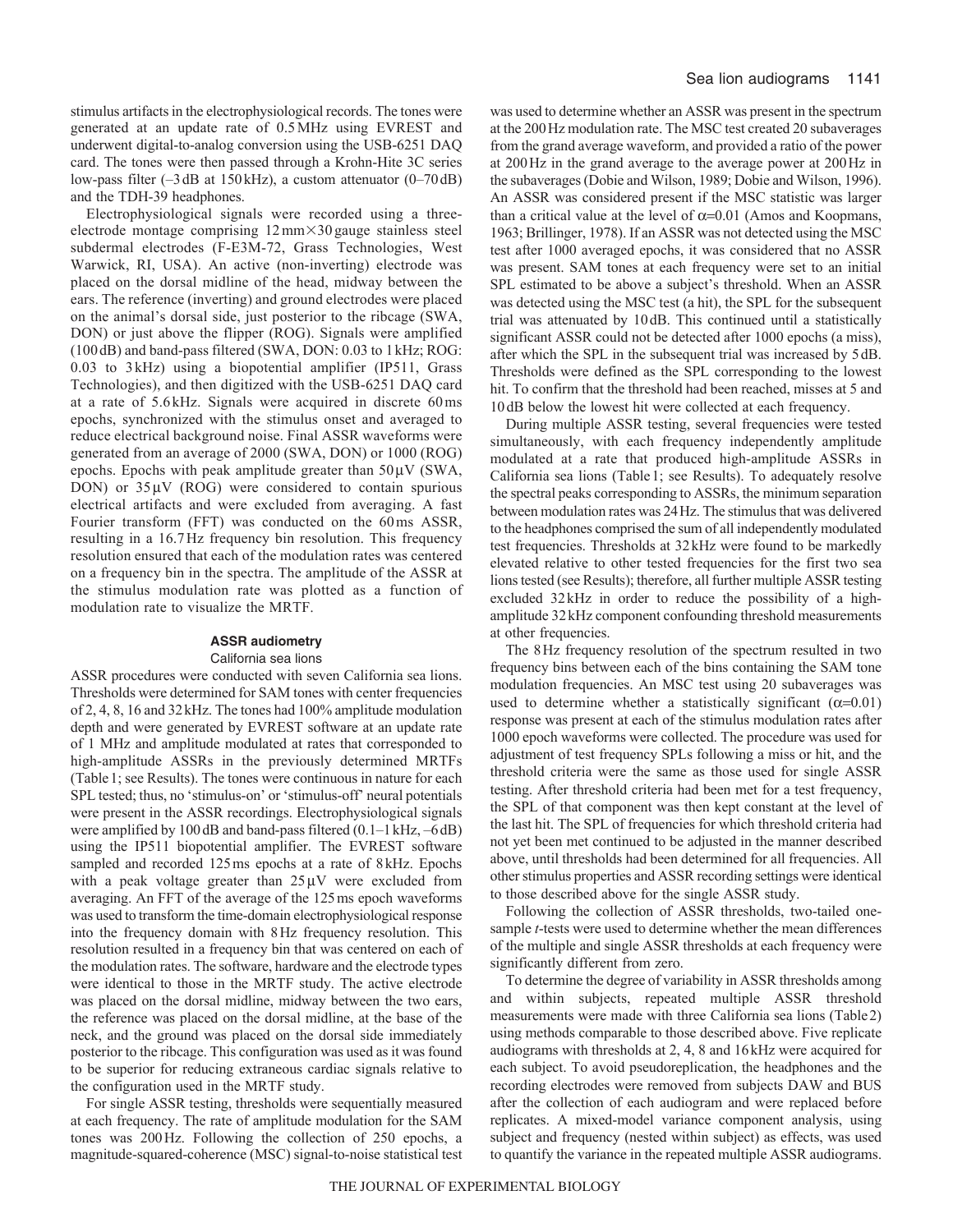#### Steller sea lions

Four female Steller sea lions participated in ASSR audiometry using only multiple ASSR methods (Table2). Multiple ASSR testing consisted of two sets of measurements for each subject: one in which thresholds at 2, 4, 8 and 16kHz were obtained simultaneously, and a second in which thresholds at 1, 5, 10 and 20kHz were obtained simultaneously (Table2). A minimum separation of one octave between the test frequencies was used in order to minimize potential interactions between frequencies. Modulation rates were chosen based on the MRTF obtained with ROG (see Results), with a minimum separation between modulation rates of 24Hz. Thresholds at 32kHz were determined using the single ASSR method to prevent a high-amplitude 32 kHz component confounding threshold measurements at other frequencies. SAM tones were updated at a rate of 1MHz and amplitude modulated at rates corresponding to relatively high-amplitude ASSRs in the Steller sea lion MRTF (Table2; see Results). All other stimulus properties, recording settings, electrode placements and threshold determination procedures were identical to those described above for ASSR audiometry with California sea lions.

Following the observation of aberrantly low signal-to-noise ratios in the AEPs of a female Steller sea lion (EDE, Table2), threshold data were collected at six frequencies using the single ASSR method. The hardware and software were identical to that used during the other ASSR procedures. ASSRs were amplified by 100dB and band-pass filtered using the IP511 biopotential amplifier (0.03–1kHz, –6dB), recorded in epochs of 64.97ms and sampled at a rate of 5.6kHz by EVREST. Objective determination of threshold was conducted in the same manner as that described above, except that a miss was defined by 2000 epochs without a detectable ASSR.

## **RESULTS**

#### **Determination of optimal modulation rates**

The MRTFs for the two California sea lions are shown in Fig.2A. Although the absolute magnitudes of the ASSRs were markedly different for the two subjects, the functions have a similar shape, with the highest amplitude between modulation rates of 150 and 200Hz. The MRTF for the Steller sea lion is shown in Fig.2B. The MRTF is similar to those of the California sea lions in that the highest ASSR amplitudes are found between 100 and 200Hz. ASSR amplitude decreased with increasing modulation rate past 150Hz, and the fundamental response amplitude declined to 10% of its maximum amplitude between 600 and 800Hz. This decrease was not monotonic, however, as there were peaks and valleys in the MRTF.

## **ASSR audiometry**

Single and multiple ASSR thresholds for the seven California sea lions are shown in Fig.3, and the mean thresholds are shown in Fig.4. Sensitivity typically improved with increasing frequency, up to a sharp decrease in sensitivity at 32 kHz relative to other frequencies. There was substantial variability among the subjects' thresholds; a range of ~40dB existed between the lowest and the highest thresholds at each frequency. This resulted in large standard deviations at each frequency (between 5 and 17dB). Multiple ASSR thresholds were similar to single ASSR thresholds: 64% of multiple ASSR thresholds were within 5dB from single ASSR thresholds, and 82% were within 10dB (Fig.5). Mean differences between the thresholds obtained with the two methods were not significantly different from zero. Data collection for the single ASSR audiograms took an average of  $\sim$ 1 h to complete. It took an average of  $\sim$ 20 min



Fig. 2. Modulation rate transfer functions for (A) two California sea lions and (B) a Steller sea lion. Stimuli were 86 dBSPL sinusoidally amplitudemodulated tones with a center frequency of 10 kHz. The shape of the function is generally similar for all subjects between 100 and 200 Hz.

to measure thresholds at 2, 4, 8 and 16kHz using the multiple ASSR method.

Despite the 15 dB difference in the SPLs of the left and right headphones at 16 kHz, thresholds at this frequency were not outliers relative to other frequencies. To further evaluate the influence of this difference, some preliminary threshold measurements in which the SPL delivered from each headphone was adjusted independently were made using a California sea lion. Thresholds at 16 kHz with the same SPL in each ear were within 5 dB of thresholds in which the SPL in each headphone differed by 15 dB (where thresholds were defined by the higher of the two SPLs). This is similar to the results of Conijn et al., who found that human auditory brainstem response thresholds for diotic stimuli were on average 5.5 dB lower than thresholds for monaural stimuli (Conijn et al., 1990).

The mean thresholds and standard deviations for the replicate audiograms collected with California sea lions KIM, DAW and BUS are shown in Fig.6. There was relatively low intrasubject variability, with standard deviations of less than 10dB at each frequency. Variance component analysis showed that 75% of the variability was due to the effect of subject and 14% was due to the effect of frequency.

Thresholds for Steller sea lions (ROG, IZZ, ASH and WIL) are shown in Fig.7, and mean thresholds are shown in Fig.8. The audiograms were qualitatively similar to one another: all displayed a region of best sensitivity near 10kHz, with reduced sensitivity at the low frequencies and a steep rise at the high frequencies. A reduction in sensitivity at 5kHz relative to nearby frequencies was observed in each subject. Standard deviations of thresholds were between 6 and 12dB, similar to those of the California sea lions. It took ~40min to obtain the hearing curve for each Steller sea lion. Thresholds at 1, 2, 5 and 8kHz with EDE were elevated by over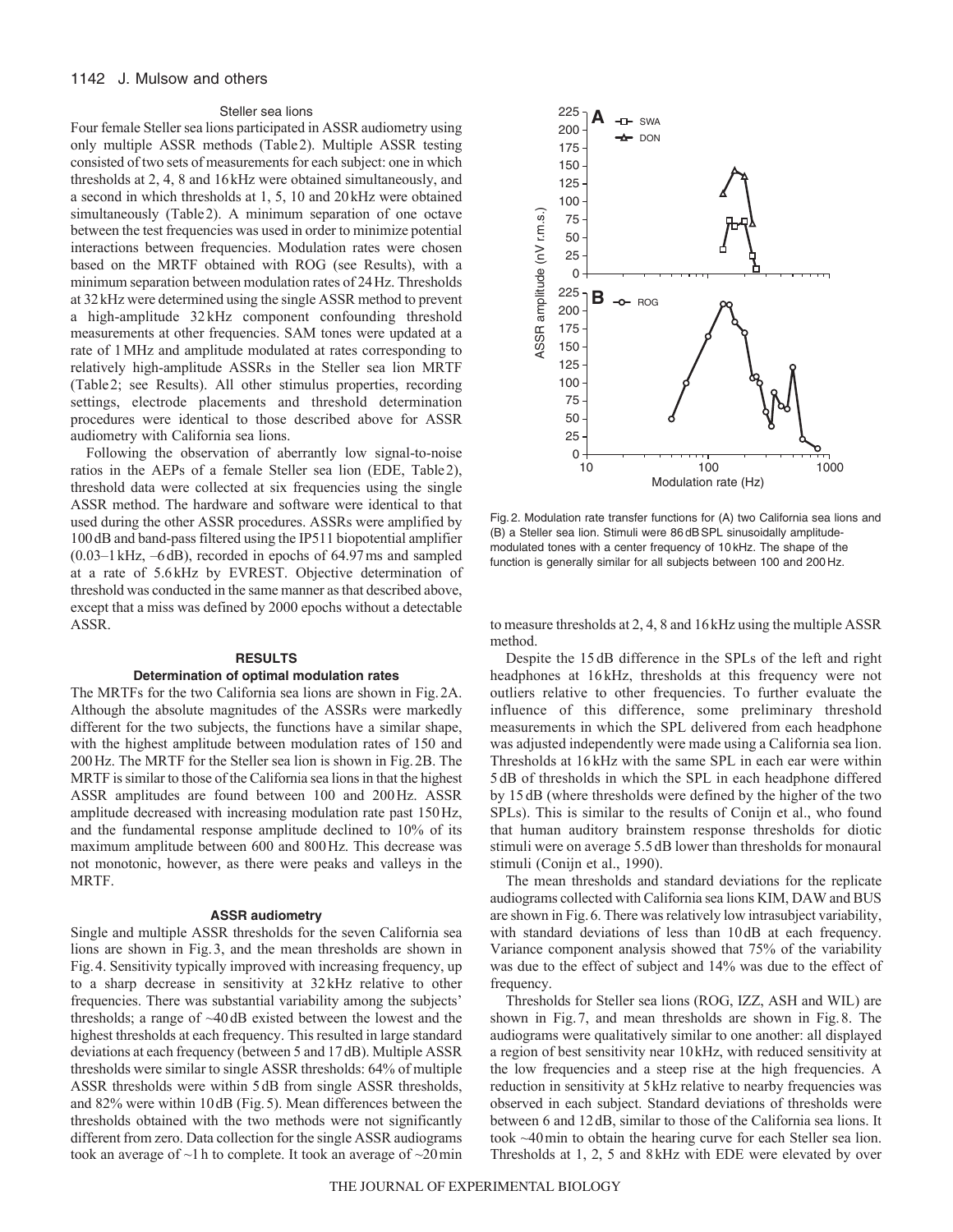

Fig. 3. Aerial hearing thresholds for seven California sea lions measured using single and multiple auditory steady-state response (ASSR) methods. The multiple ASSR method was used to obtain threshold data at 32 kHz only for GUY and HHH (see Materials and methods); however, no ASSR was detected at 32 kHz using multiple ASSR methods for HHH.

two standard deviations relative to the thresholds obtained for the four Steller sea lions tested in November 2008. A significant ASSR could not be detected at 10 or 20kHz for EDE, even with extended and replicated testing sessions.

# **DISCUSSION**

## **Determination of optimal modulation rates**

The shapes of the MRTFs for both of the California sea lions tested are similar, and they are comparable within the examined frequency range to those previously acquired using rhythmic click and tone-burst trains (Mulsow and Reichmuth, 2007a; Mulsow and Reichmuth, 2007b). The shape of the Steller sea lion MRTF is generally similar to that of California sea lions (Mulsow and Reichmuth, 2007a; Mulsow and Reichmuth, 2007b) (this study) in terms of the range of modulation rates that elicit the highestamplitude ASSRs, and the highest rates for which an ASSR can be recorded. Similar temporal resolution in the Steller sea lion relative to the California sea lion is not surprising, considering the close phylogenetic relationship (see Heyning and Lento, 2002) and comparable aerial hearing capabilities in these two otariids (Schusterman, 1974; Moore and Schusterman, 1987; Mulsow and Reichmuth, 2010). These findings suggest that the SAM tone modulation rates similar to those used in this study will be an appropriate starting point for ASSR studies with other otariid species.



Fig. 4. Mean  $(\pm 1 \text{ s.d.})$  single and multiple ASSR thresholds for the seven California sea lions shown in Fig. 3. Multiple ASSR thresholds are shifted slightly along the frequency axis for clarity. For 32 kHz, only the means of single ASSR measurements are shown, as multiple ASSR measurements were conducted for only two of the seven subjects (see Fig. 3 and Materials and methods).

## **Aerial hearing sensitivity**

The ASSR audiograms for most of the California and Steller sea lions are qualitatively similar to previously reported psychophysical audiograms for these species in that sensitivity typically increases with increasing frequency up to 10kHz, and then decreases towards a cutoff between 20 and 32kHz (Schusterman, 1974; Moore and Schusterman, 1987; Mulsow and Reichmuth, 2010). The similarity between the high-frequency hearing limits of the California sea lions from a wild population, the Steller sea lions housed permanently at VANAQ and the otariids previously tested using psychophysical methods suggests that the high-frequency hearing limit is a robust feature of audition in both captive and free-ranging populations. However, the subjects that were available for testing during this study were limited to females and young males, and it is not yet possible to form any conclusions on how auditory sensitivity and frequency range may vary as functions of sex and age. Given the important role that hearing plays in otariid survival and reproduction (Schusterman et al., 2002), age-related hearing loss could have a significant effect on the individual fitness of these animals.

Although aerial hearing is of primary importance for detecting vocalizations related to otariid reproductive behavior, it is likely that underwater hearing is also important for detecting and localizing



Fig. 5. Differences between multiple and single ASSR thresholds (defined as multiple ASSR threshold minus single ASSR threshold) for the seven California sea lions shown in Fig. 3. The mean difference for each frequency is indicated by a horizontal line. Mean differences were not significantly different from zero at any of the frequencies.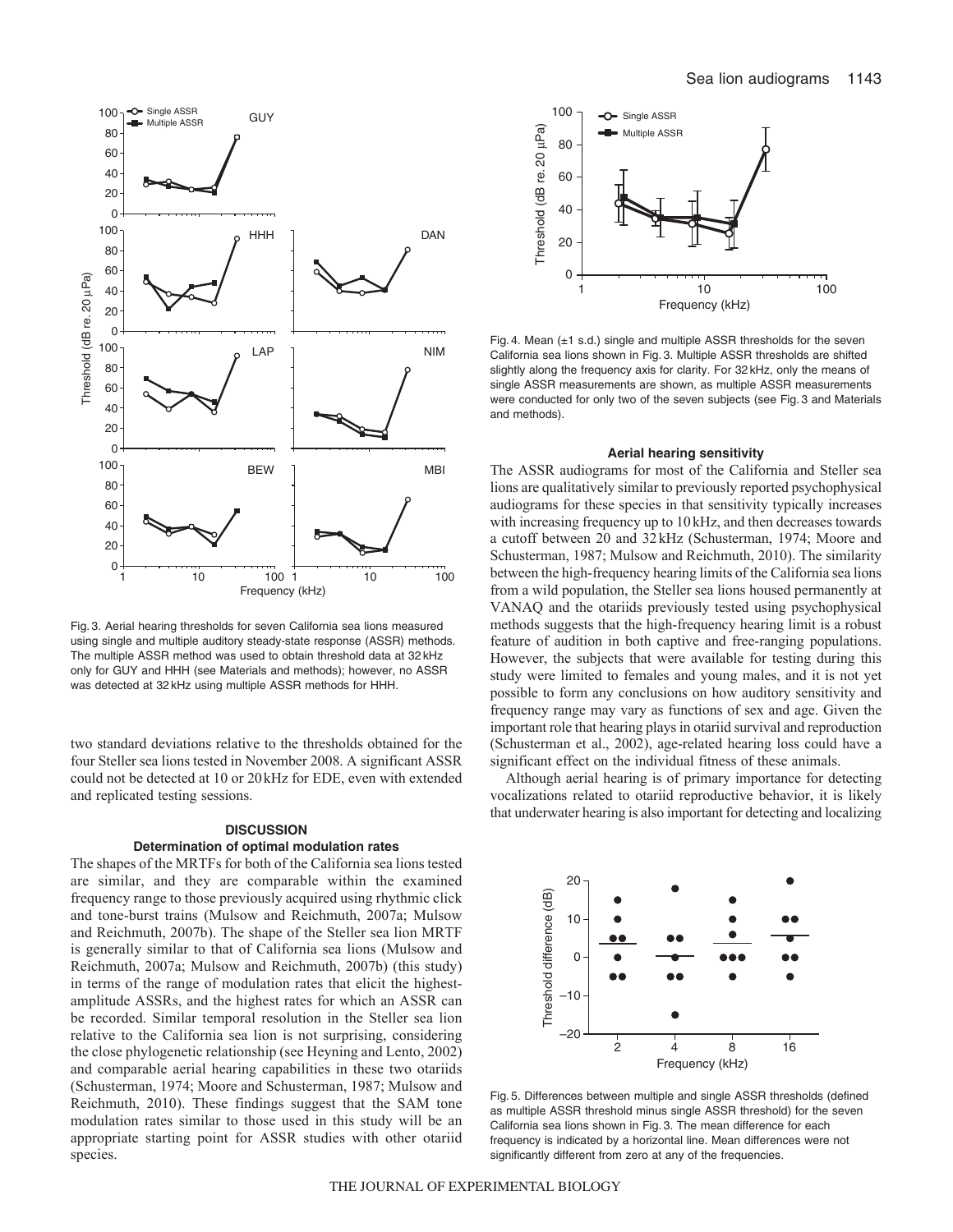

Fig. 6. Mean  $(\pm 1 \text{ s.d.})$  multiple ASSR thresholds ( $N=5$  threshold measurements per frequency, per subject) for three California sea lions. Data points for DAW are shifted slightly along the frequency axis for clarity.

prey and predators, and for orientating and navigating under water (Schusterman et al., 2000). Additionally, it is recent increases in underwater anthropogenic noise levels that have primarily raised concern regarding marine mammal hearing. In contrast to the phocid (true or earless) seals, whose high-frequency hearing limit is substantially higher underwater relative to in air, the high-frequency limits of aerial and underwater hearing in otariids are similar (Hemilä et al., 2006). This may allow for aerial ASSR audiometric methods to rapidly estimate the underwater frequency range of hearing in otariids.

Although the high-frequency ends of the ASSR audiograms agree well with psychophysical data from California and Steller sea lions, thresholds at the lowest frequencies are notably elevated (Moore and Schusterman, 1987; Mulsow and Reichmuth, 2010). Although the circumaural earmuffs on the headphones attenuated ambient noise, noise levels during this study were higher than those reported in psychophysical studies. Auditory masking is a potential explanation for the elevation of thresholds at the low frequencies (Southall et al., 2003); however, this effect is hard to quantify because of the spectrally and temporally complicated nature of the noise at TMMC and VANAQ. The relative elevation of the lowfrequency thresholds is also potentially due to the inability of lowerfrequency SAM tones to elicit synchronous in-phase firing of hair cells in the inner ear (Picton et al., 2003). Studies with humans have demonstrated that modifications to the stimulus modulation envelope and the use of frequency-modulated stimuli can aid in overcoming this physiological limitation (Cohen et al., 1991; John et al., 2001; John et al., 2002a), and similar adjustments can be assessed in future pinniped studies.

The elevation of the Steller sea lion thresholds at 5 kHz was unexpected, and not present in the previously reported psychophysical or ASSR aerial audiograms of a young Steller sea lion (Mulsow and Reichmuth, 2010). The ASSR audiogram of that individual was obtained using the same headphones, stimulus presentation and recording hardware as those used in the present study, and very similar software setups. The audiogram did not show a similar elevation at 5 kHz, although the data were obtained in a different environment. Likewise, preliminary data obtained for IZZ in July 2007, obtained using the same headphones and a similar setup, did not display a peak in her audiogram at 5 kHz. It seems unlikely that all of the Steller sea lions tested at VANAQ possess a hearing deficit that is restricted to a narrow range in the middle of the audiogram. Additionally, the masking of 5 kHz thresholds by ambient noise does not seem probable, as noise measurements did not reveal excessive noise at this frequency. This peak is potentially an artifact of the methods employed in the study, although a plausible explanation has proven difficult to determine.

#### **Audiogram variability**

The aerial sensitivities in both species displayed a high degree of intersubject variability, although the high-frequency hearing limit was fairly consistent among subjects. The relatively low intrasubject variability in the thresholds for KIM, DAW and BUS suggest that large standard deviations observed with the other California and Steller sea lions are not a result of equipment related issues, such as differences in the placement of electrodes and headphones. Two alternative hypotheses regarding variability in the audiograms can be proposed. The first is that the subjects have hearing ranges (i.e. high-frequency hearing limits) that are nearly identical to those of previously tested otariids, but sensitivities that are relatively elevated and highly variable. A second hypothesis is that the true hearing capabilities are similar among the subjects in terms of both sensitivity and frequency range. In this case, the variability in thresholds is



Fig. 7. Aerial hearing thresholds for four Steller sea lions measured using the multiple ASSR method (filled squares), except for data points at 32 kHz, where thresholds were measured using the single ASSR method (open circles).

THE JOURNAL OF EXPERIMENTAL BIOLOGY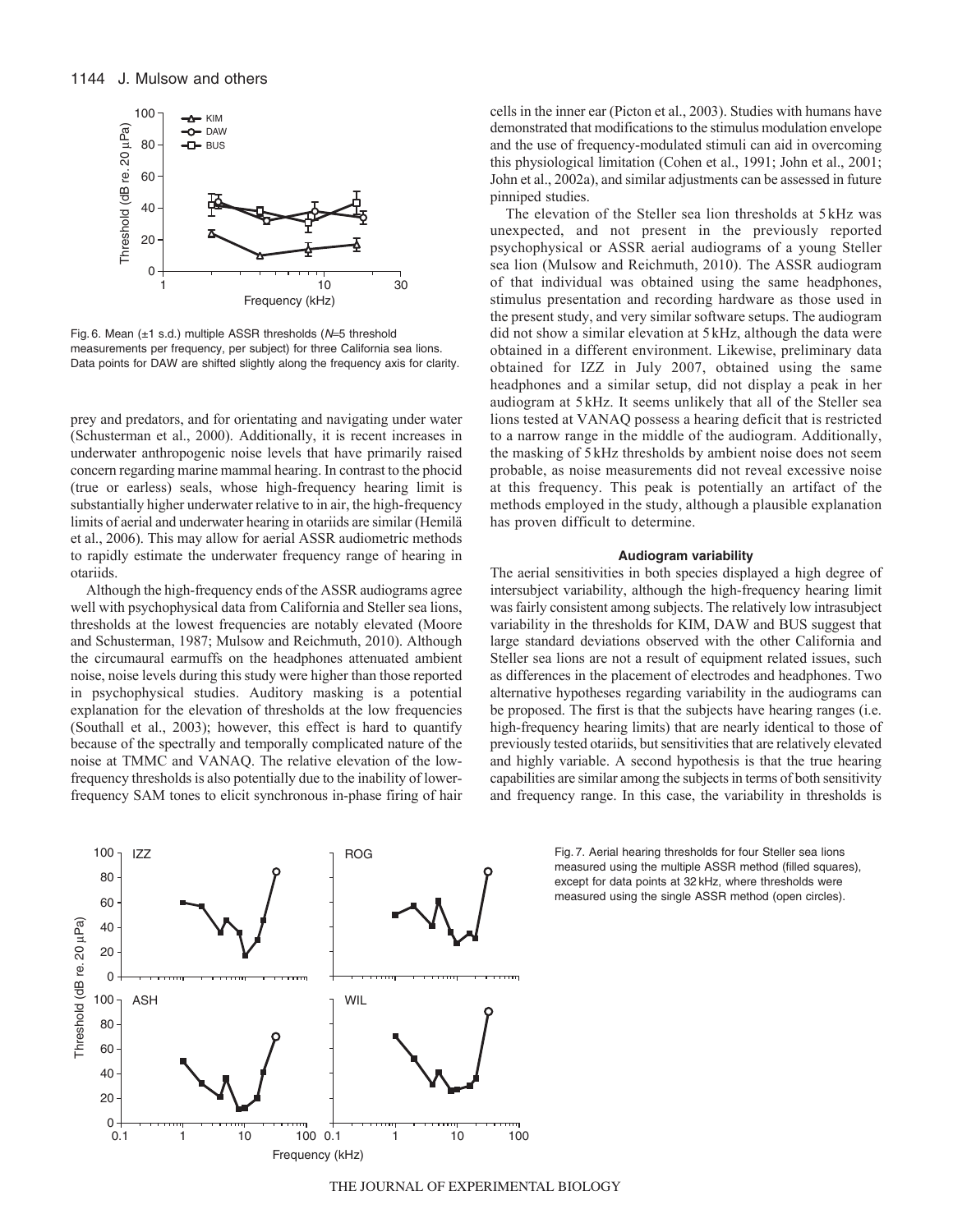

Fig. 8. A comparison of mean  $(\pm 1 \text{ s.d.})$  aerial hearing thresholds for the four Steller sea lions shown in Fig. 7 and thresholds obtained using the single ASSR method for a fifth Steller sea lion (EDE). No significant ASSR was detected for EDE at 10 or 20 kHz using the highest possible level of 96 dBSPL.

likely due to the experimenters' ability to detect near-threshold responses using electrophysiological methods, rather than the occurrence of a hearing deficit in many subjects.

The latter hypothesis seems more plausible than the former. ASSR thresholds in normal-hearing human subjects are typically elevated relative to behavioral thresholds, and standard deviations of the difference between ASSR and behavioral thresholds are on the order of 10 to 15 dB (Picton et al., 2003). This level of variability is consistent with the results of the present study. Additionally, although there is a large degree of variability in thresholds, most of the audiograms in this study have similar shapes. Most of the variability was due to intrasubject threshold differences at each frequency, as opposed to differences in relative sensitivity across frequencies. All of the subjects appear to have a similar high-frequency hearing limit, and a uniform hearing loss across all frequencies is probably unlikely, especially considering that age-related hearing loss in otariids and other mammals is manifested at the high-frequency end of the audiogram (Schusterman et al., 2002).

In contrast to the high degree of variability observed in the ASSR thresholds, the aerial psychophysical data available for otariids show a remarkable degree of consistency among subjects and species in terms of absolute thresholds and range of hearing (Mulsow and Reichmuth, 2010). This demonstrates an important trade-off in measurements of hearing sensitivity. The reduced time frame and increased subject pool that is afforded by electrophysiological methods must be weighed against their reduced accuracy relative to psychophysical methods. With this trade-off in mind, electrophysiological and psychophysical methods should be viewed as complementary methods for obtaining hearing data in animal species, each with specific advantages and disadvantages.

#### **Comparison of single and multiple ASSR thresholds**

The lack of significant differences between single and multiple ASSR thresholds demonstrates that one-octave spacing of test frequencies is an appropriate choice for measuring hearing sensitivity in otariids. This finding is consistent with previous studies involving humans (Lins et al., 1995; John et al., 1998) and dolphins (Branstetter et al., 2008; Finneran et al., 2008) that have not found interactions using one-octave spacing.

The greatest advantage of the multiple ASSR method is the reduced time necessary required to measure thresholds at multiple frequencies. This is of particular importance in testing the hearing of otariids, which are normally placed under anesthesia in order to provide conditions that optimize both subject comfort and high signal-to-noise ratios for ASSR recording (Reichmuth et al., 2007). The duration of otariid anesthetic procedures is generally minimized for safety reasons (Haulena and Heath, 2001), and the multiple ASSR method may provide a critical advantage in this context. This is perhaps best demonstrated by the audiograms obtained for the Steller sea lions. The anesthetic procedures allowed sufficient time to measure thresholds at 2, 4, 8 and 16kHz, followed by testing at 1, 5, 10 and 20kHz, and finally at 32kHz. This procedure provided a high-resolution audiogram that was especially useful for assessing the high-frequency hearing limit.

Although recent interest in non-human ASSR procedures has primarily come from those who study marine mammal hearing, the utility of these rapid audiological methods need not be limited to this group. The most obvious extension of ASSR methods is to terrestrial carnivores, as these species possess auditory systems that are anatomically similar to those of otariids (Repenning, 1972). This application is supported by a previous electrophysiological study that found similar temporal resolution capabilities among three species of pinniped and the domestic dog (*Canis lupus familiaris*), and a recent methodological study that examined the use of ASSR methods in clinical veterinary settings with canines (Markessis et al., 2006; Mulsow and Reichmuth, 2007a). The current single and multiple ASSR methods can potentially be adapted as an efficient means of obtaining additional comparative and clinical data for terrestrial carnivores.

### **Assessment of hearing loss**

Elevated thresholds between 1 and 8kHz and the lack of a detectable response at the highest level of 96dBSPL at 10 and 20kHz strongly suggest that the hearing of EDE is compromised. As the stimuli were delivered diotically, the elevated thresholds imply that this hearing loss is binaural. Medical records indicated that EDE had not been treated with ototoxic antibiotics and had no history of excessive noise exposure. Also, EDE was similar in age (7years old) to the other Steller sea lions that were tested (5years old), making it unlikely that age-related hearing loss is the cause of the hearing deficit in this individual.

This finding demonstrates that ASSR measurements can be useful in detecting substantial hearing loss in otariids. ASSR testing of captive subjects can provide a rapid method of monitoring auditory health, and similar testing with free-ranging and stranded otariids can provide useful data regarding the prevalence of hearing loss in wild populations. However, further testing is necessary to determine the relationship between ASSR thresholds and the degree and nature of hearing loss in otariids, especially considering the relatively high variability in the thresholds measured during this study.

#### **Conclusions**

1. The ASSR audiograms of several California sea lions and Steller sea lions were similar to psychophysical audiograms for these species in terms of high-frequency hearing limit and relative sensitivity, although the ASSR thresholds were elevated and variable compared to psychophysical thresholds.

2. Multiple ASSR thresholds at four frequencies with one-octave spacing were not significantly different than single ASSR thresholds, despite a substantial reduction in the time required to obtain an audiogram.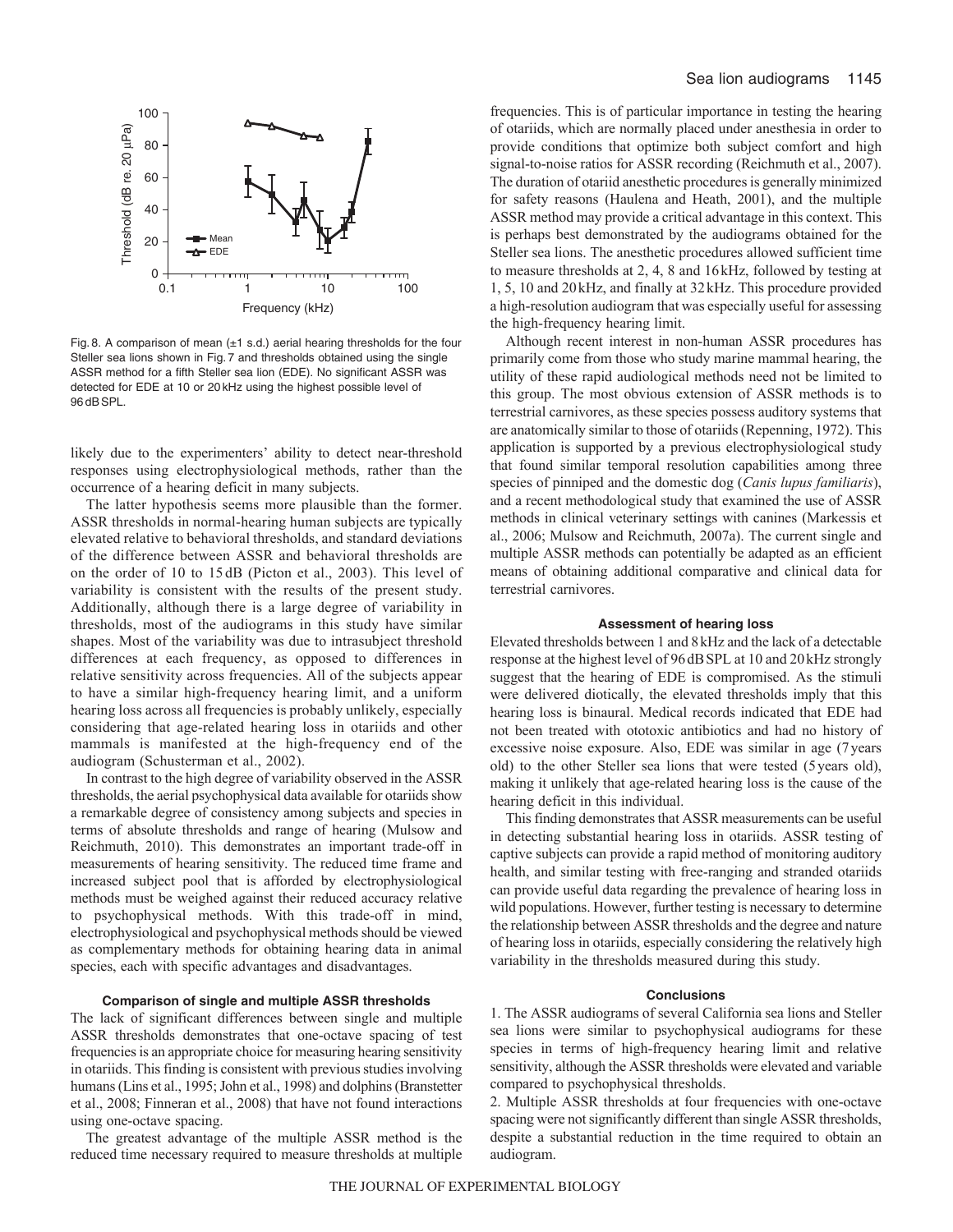## 1146 J. Mulsow and others

3. Thresholds for one Steller sea lion were markedly elevated relative to those of other subjects. ASSR methods are likely to be a useful tool for rapidly detecting the presence of hearing loss in otariids. 4. ASSR methods can be used to improve understanding of hearing demographics in sea lions, especially with respect to high-frequency hearing.

#### **ACKNOWLEDGEMENTS**

The authors thank Lauren De Maio, Heather Harris, Nicola Pussini, Bill Van Bonn and the animal care staff of The Marine Mammal Center (TMMC) for providing access to the California sea lion subjects and for veterinary support that enabled collection of data. We also thank Martin Haulena and the animal care staff of the Vancouver Aquarium and the Marine Mammal Research Unit at UBC for their efforts during the Steller sea lion anesthesia procedures. David Stapells and Susan Small from the University of British Columbia School of Audiology and Speech Sciences provided helpful advice and guidance during the collection and interpretation of this data. This work was supported by the Office of Naval Research (ONR N00014-06-1-0295-06), the US National Oceanic and Atmospheric Administration (NOAA), the NOAA Ocean Acoustics Program and a grant from the North Pacific Marine Science Foundation to the North Pacific Universities Marine Mammal Research Consortium. Additional support to J.M. was provided by the Dr Earl H. and Ethel M. Myers Oceanographic and Marine Biology Trust, The Friends of Long Marine Lab and the UC Santa Cruz (UCSC) Graduate Student Association. Research at TMMC was conducted under permit no. 932-1489-10 from the National Marine Fisheries Service, and we thank Teri Rowles of NMFS for her cooperation in this effort. This research was approved by the Institutional Animal Care and Use Committees of UCSC, TMMC, the University of British Columbia and the Vancouver Aquarium. This research was previously included in a PhD dissertation entitled 'Electrophysiological and Psychophysical Assessment of Aerial Hearing in Pinnipeds' (Mulsow, 2009). Portions of this work were presented at the 18th Biennial Conference on the Biology of Marine Mammals in Quebec City, Quebec, Canada, and the 159th Meeting of the Acoustical Society of America in Baltimore, MD, USA.

#### **REFERENCES**

- **Amos, D. E. and Koopmans, L. H.** (1963). Tables of the Distribution of the Coefficient of Coherence for Stationary Bivariate Gaussian Processes, 328 pp. Livermore, CA: Sandia Corporation.
- **Babushina, Y. S., Zaslavskii, G. L. and Yurkevich, L. I.** (1991). Air and underwater hearing characteristics of the northern fur seal: audiograms, frequency and differential thresholds. Biophys. USSR **36**, 909-913.
- **Branstetter, B. K., Finneran, J. J. and Houser, D. S.** (2008). Frequency and level dependent masking of the multiple auditory steady-state response in the bottlenose dolphin (Tursiops truncatus). J. Acoust. Soc. Am. **123**, 2928-2935.
- **Brillinger, D. R.** (1978). A note on the estimation of evoked response. Biol. Cybern. **31**, 141-144.
- **Bullock, T. H., Ridgway, S. H. and Nobuo, S.** (1971). Acoustically evoked potentials in midbrain auditory structures in sea lions (Pinnipedia). Z. Vgl. Physiol. **74**, 372- 387.
- **Cohen, L. T., Rickards, F. W. and Clark, G. M.** (1991). A comparison of steady-state evoked potentials to modulated tones in awake and sleeping humans. J. Acoust. Soc. Am. **90**, 2467-2479.
- **Conijn, E. A. J. G., Brocaar, M. P. and van Zanten, G. A.** (1990). Monaural vs. binaural auditory brainstem response thresholds to clicks masked by high-pass noise in normal-hearing subjects. Audiology **29**, 29-35.
- **Cook, M. L. H., Wells, R. S. and Mann, D. A.** (2004). Auditory brainstem response hearing measurements in free-ranging bottlenose dolphins (Tursiops truncatus). J. Acoust. Soc. Am. **116**, 2504 (Abstract).
- **Dobie, R. A. and Wilson, A. J.** (1989). Analysis of auditory evoked potentials by magnitude-squared coherence. Ear Hear. **10**, 2-13.
- **Dobie, R. A. and Wilson, A. J.** (1996). A comparison of <sup>t</sup> test, F test, and coherence methods of detecting steady-state auditory-evoked potentials, distortionproduct otoacoustic emissions, or other sinusoids. J. Acoust. Soc. Am. **97**, 3042- 3050.
- **Fay, R. R.** (1988). Hearing in Vertebrates: A Psychophysics Databook. Winnetka, IL: Hill-Fay Associates.
- **Fernandez-Juricic, E., Campagna, C., Enriquez, V. and Ortiz, C. L.** (2001). Vocal rates and social context in male South American sea lions. Mar. Mamm. Sci. **17**, 387-396.
- Finneran, J. J. (2008). Evoked Response Study Tool (EVREST) User's Guide. San Diego: SSC San Diego.
- **Finneran, J. J.** (2009). Evoked response study tool: A portable, rugged system for single and multiple auditory evoked potential measurements. J. Acoust. Soc. Am. **126**, 491-500.
- **Finneran, J. J. and Houser, D. S.** (2007). Bottlenose dolphin (Tursiops truncatus) steady-state evoked responses to multiple simultaneous sinusoidal amplitude modulated tones. J. Acoust. Soc. Am. **121**, 1775-1782.
- **Finneran, J. J., Houser, D. S., Blasko, D., Hicks, C., Hudson, J. and Osborn, M.** (2008). Estimating bottlenose dolphin (Tursiops truncatus) hearing thresholds from single and multiple simultaneous auditory evoked potentials. J. Acoust. Soc. Am. **123**, 542-551.
- **Gisiner, R. and Schusterman, R. J.** (1991). California sea lion pups play an active role in reunions with their mothers. Anim. Behav. **41**, 364-366.
- **Gwilliam, J., Charrier, I. and Harcourt, R. G.** (2008). Vocal identity and species recognition in male Australian sea lions (Neophoca cinerea). J. Exp. Biol. **211**, 2288- 2295.
- Hall, J. W. (2007). New Handbook of Auditory Evoked Responses. Boston: Pearson **Education**
- Haulena, M. and Heath, R. B. (2001). Marine mammal anesthesia. In CRC Handbook of Marine Mammal Medicine, 3rd edn (ed. L. A. Dierauf and F. M. D. Gulland), pp. 655-684. Boca Raton, FL: CRC Press.
- **Hemilä, S., Nummela, S., Berta, A. and Reuter, T.** (2006). High-frequency hearing in phocid and otariid pinnipeds: inertial and cochlear constraints. J. Acoust. Soc. Am. **120**, 3463-3466.
- **Heyning, J. E. and Lento, G. M.** (2002). The evolution of marine mammals. In Marine Mammal Biology: An Evolutionary Approach (ed. A. Rus Hoelzel), pp. 38-72. Oxford: Blackwell.
- **Houser, D. S., Crocker, D. E. and Finneran, J. J.** (2008a). Click-evoked potentials in a large marine mammal, the adult male northern elephant seal (Mirounga angustirostris). J. Acoust. Soc. Am. **124**, 44-47.
- **Houser, D. S., Gomez-Rubio, A. and Finneran, J. J.** (2008b). Evoked potential audiometry of 13 Pacific bottlenose dolphins (Tursiops truncatus gilli). Mar. Mamm. Sci. **24**, 28-41.
- **Insley, S. J., Phillips, A. V. and Charrier, I.** (2003). A review of social recognition in pinnipeds. Aquat. Mamm. **29**, 181-201.
- **John, M. S., Lins, O. G., Boucher, B. L. and Picton, T. W.** (1998). Multiple auditory steady-state responses (MASTER): stimulus and recording parameters. Audiology **37**, 59-82.
- **John, M. S., Dimitrijevic, A., van Roon, P. and Picton, T. W.** (2001). Multiple auditory steady-state responses to AM and FM stimuli. Audiol. Neurootol. **6**, 12-27.
- **John, M. S., Dimitrijevic, A. and Picton, T. W.** (2002a). Auditory steady-state responses to exponential modulation envelopes. Ear Hear. **23**, 106-117.
- **John, M. S., Purcell, D. W., Dimitrijevic, A. and Picton, T. W.** (2002b). Advantages and caveats when recording steady-state responses to multiple simultaneous stimuli. J. Am. Acad. Audiol. **13**, 246-259.
- **Kastak, D. and Schusterman, R. J.** (1998). Low frequency amphibious hearing in pinnipeds: methods, measurements, noise, and ecology. J. Acoust. Soc. Am. **103**, 2216-2228.
- **Kuwada, S., Batra, R. and Maher, V. L.** (1986). Scalp potentials of normal and hearing-impaired subjects in response to sinusoidally amplitude-modulated tones. Hear. Res. **21**, 179-192.
- **Lins, O. G. and Picton, T. W.** (1995). Auditory steady-state responses to multiple simultaneous stimuli. Electroen. Clin. Neuro. **96**, 420-432.
- **Lins, O. G., Picton, P. E., Picton, T. W., Champagne, S. C. and Durieux-Smith, A.** (1995). Auditory steady-state responses to tones amplitude-modulated at 80-110 Hz. J. Acoust. Soc. Am. **97**, 3051-3063.
- **Mann, D. A., Colbert, D. E., Gaspard, J. C., Casper, B. M., Cook, M. L. H., Reep, R. L. and Bauer, G. L.** (2005). Temporal resolution of the Florida manatee (Trichechus manatus latirostris) auditory system. J. Comp. Physiol. A **191**, 903-908.
- **Markessis, E., Poncelet, L., Colin, C., Coppens, A., Hoonhorst, I., Deggouj, N. and Deltenre, P.** (2006). Auditory steady-state evoked potentials (ASSEPs): a study of optimal stimulation parameters for frequency-specific threshold measurements in dogs. Clin. Neurophysiol. **117**, 1760-1771.
- **Moore, P. W. B. and Schusterman, R. J.** (1987). Audiometric assessment of northern fur seals (Callorhinus ursinus). Mar. Mamm. Sci. **3**, 31-53.
- **Mulsow, J.** (2009). Electrophysiological and psychophysical assessment of aerial hearing in pinnipeds. PhD thesis, University of California Santa Cruz, Santa Cruz, CA, USA.
- **Mulsow, J. and Reichmuth, C.** (2007a). Electrophysiological investigation of temporal resolution in pinnipeds. Aquat. Mamm. **33**, 122-131.
- **Mulsow, J. and Reichmuth, C.** (2007b). Amplitude-vs.-rate transfer functions to tone burst stimuli in the California sea lion (Zalophus californianus). Bioacoustics **17**, 151- 153.
- **Mulsow, J. and Reichmuth, C.** (2010). Psychophysical and electrophysiological aerial audiograms of a Steller sea lion (Eumetopias jubatus). J. Acoust. Soc. Am. **127**, 2692-2701.
- **Nachtigall, P. E., Yuen, M. M. L., Mooney, T. A. and Taylor, K. A.** (2005). Hearing measurements from a stranded infant Risso's dolphin, Grampus griseus. J. Exp. Biol. **208**, 4181-4188.
- **Nachtigall, P. E., Supin, A. Y., Amundin, M., Röken, B., Møller, T., Mooney, T. A., Taylor, K. A. and Yuen, M.** (2007). Polar bear Ursus maritimus hearing measured with auditory evoked potentials. J. Exp. Biol. **210**, 1116-1122.
- **Nachtigall, P. E., Mooney, T. A., Taylor, K. A., Miller, L. A., Rasmussen, M. H., Akamatsu, T., Teilmann, J., Linnenschmidt, M. and Vikingsson, G. A.** (2008). Shipboard measurements of the hearing of the white-beaked dolphin (Lagenorhynchus albirostris). J. Exp. Biol. **211**, 642-647.
- **National Research Council** (2003). Ocean Noise and Marine Mammal Populations. Washington, DC: National Academies Press.
- **National Research Council** (2005). Marine Mammal Populations and Ocean Noise: Determining When Noise Causes Biologically Significant Effects. Washington, DC: National Academies Press.
- **Peterson, R. S. and Bartholomew, G. A.** (1969). Airborne vocal communication in the California sea lion. Anim. Behav. **17**, 17-24.
- **Picton, T. W., John, M. S., Dimitrijevic, A. and Purcell, D.** (2003). Human auditory steady state responses. Int. J. Audiol. **42**, 177-219. **Popov, V. V., Supin, A. Y., Pletenko, M. G., Tarakanov, M. B., Klishin, V. O.,**
- **Bulgakova, T. N. and Rosanova, E. I.** (2007). Audiogram variability in normal bottlenose dolphins (Tursiops truncatus). Aquat. Mamm. **33**, 24-33.
- **Reichmuth, C., Mulsow, J., Finneran, J. J., Houser, D. S. and Supin, A. Y.** (2007). Measurement and response characteristics of auditory brainstem responses in pinnipeds. Aquat. Mamm. **33**, 132-150.